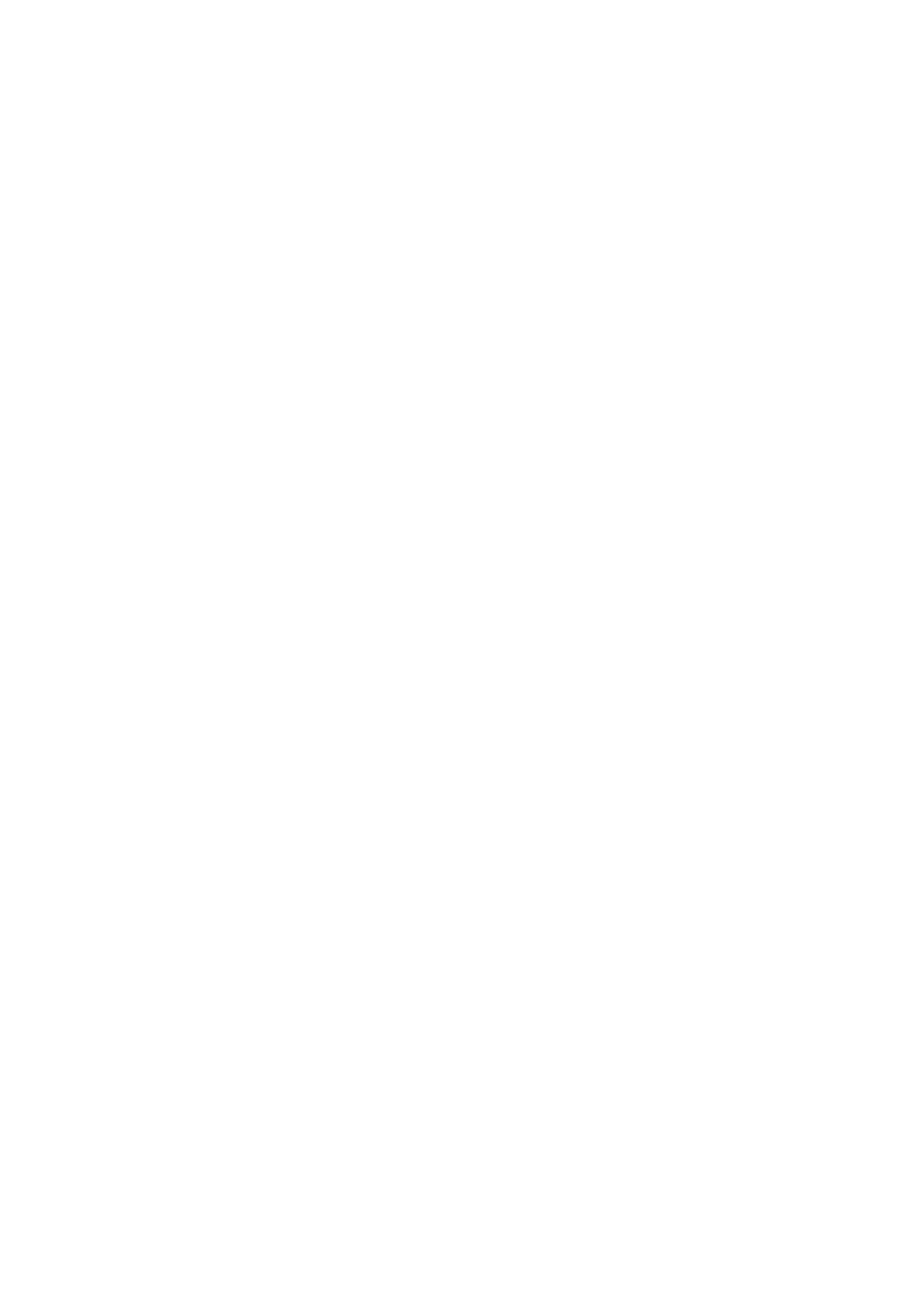

## **EPHA Report on Environment and Health**

## "Environment is key to better health<sub>"</sub>

The issue of environment has been very present over the past couple of years notably with one of the biggest challenge our societies are facing today: global warming and climate change. However, environment is not only a matter water and air pollution, or soil quality. Environment can cover a broad range of issues. In this Report, the European Public Health Alliance has decided to focus on our closest environment, the one in which people are born, grow up, play, live, work and age.

According to the World Health Organization, between 14% and 19% of diseases are caused by environmental exposures.<sup>2</sup> Moreover, more than 24% of deaths and 22% of disease in children under the age of 14 years old occur as a result of environmental exposure.<sup>3</sup> Our closest environment influences our health in many ways. Exposure to bacteria, chemicals, pollutants, exposure to physical factors, biological factors are all potential dangers people are confronted with on a daily basis.

Thus, the constant interaction between our environment and our health raises a number of issues. Are our houses as safe as we would think? Are items we could not imagine living without really good for us? Numerous objects are part of our daily life without arousing any suspicions while these insignificant objects can actually be very harmful. Do we have to be cautious with everything? Should this close environment not be more protective?

This report is divided in two main parts. It first develops the environment in which people live and evolve every day. While our houses are supposed to be associated with a space of safety, calm and confidence, they can actually present numerous dangers, and in some situations, home can be everything but a safe place.

The second part of the report is dedicated to the spaces we meet while leaving our homes: streets, roads, public spaces, etc. On our way to school, work or leisure activities, we are confronted

with a number of situations that can hamper the full achievement of our capacities. EPHA did not mean to exhaustively cover the link between environment and health in its report, but to focus only on some aspects of this complex relation.

## Our closest environment

We all think of our home as the safest place to be... is it really?

Home<sup>4</sup> is a space where people spend a large part of their time. It is a space that should be synonym of calm, confidence, rest, a space for exchange between the different family members, a space in which we feel comfortable and safe. However,

 $\overline{a}$ <sup>1</sup> World Health Organization, Third Ministerial Conference on Environment and Health, London, 1999

<sup>2</sup> Preventing disease through healthy environments: towards an estimate of the environmental burden of disease, World Health Organization, 2006

<sup>3</sup> Burden of disease attributable to selected environmental factors and injuries among Europe's children and adolescents, World Health Organization, 2004

<sup>4</sup> population is homeless, and this should also be taken into account when discussing housing conditions. Furthermore, air quality is also a matter of care houses, hospitals, schools, workplaces etc. buildings where we spend a great proportion of our lives.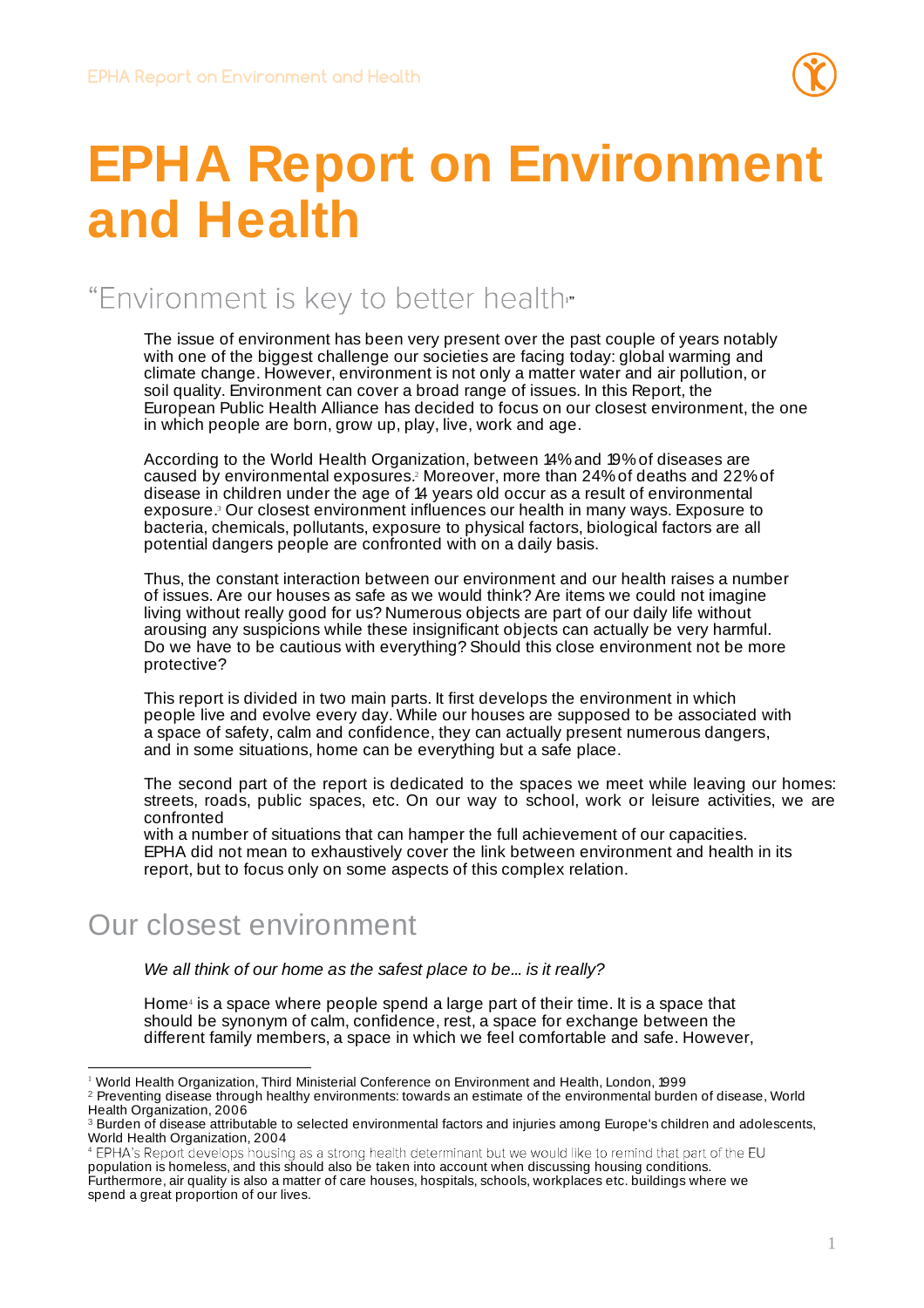

houses might present, in a variety of situations, a danger. The air we breathe, the food we eat, the products that are part of our daily life might not be as safe as we would think.

## The importance of indoor air quality

#### **Indoor temperature**

While people tend not to see the temperature of the room they stay in as a potential danger, having cold homes, or, on the contrary, overheating spaces can damage our health. Over the past few years, the issue of homes' temperature has been discussed, often in the context of energy efficiency and the challenge it represents in a context of global warming and climate change. In this report, we decided to tackle the issue from another angle. Living in cold homes threatens people's health, in particular the most vulnerable groups in our societies, especially children and the elderly.

In general, poor insulation in the building construction (walls, doors, roof, floor, windows etc.) can result in cold homes. The age of the house is also playing a crucial role. The older a construction is, the more it is likely not to respect the standardised norms that are today imposed to all new constructions. While the evidence concludes that cold homes are not a question of socio-economic status only,<sup>s</sup> there is a strong social gradient in the distribution of poor quality housing conditions. The poorer parts of our society tend to live in poorer areas where poorer housing and environmental conditions prevail. Furthermore, due to poverty and growing impact of economic crisis on living conditions, these will be even more compromised.

The age of the person is also a risk factor in the prevalence of health problems related to cold homes, with an increased incidence in children and young people as well as in the elderly. According to the latest Marmot Review, $\mathfrak s$  children living in cold homes are more than twice as likely to suffer from respiratory problems than children living in warm houses. Beyond the damages produced on the physical health, cold homes also increase the likelihood to develop mental disorders, with 1 in 4 persons living in cold homes being at risk of mental problems, compared to 1 in 20 persons for those living in warm homes. Living in a cold place also brings a series of indirect consequences. It can impact on children's achievement in schools for example. Every winter, the situation is amplified with an increase of deaths due to inadequate housing conditions. It is estimated that inadequate housing conditions is the cause of 40% of excess winter deaths.<sup>7</sup> From 50% to 70% of them are attributable to cardiovascular conditions and up to 33% to respiratory diseases. $8$ 

By improving the energy efficiency of housing, fuel poverty could be reduced and people's health could be improved.

## **Humidity and mould growth**

As developed above, living in an ambient low temperature is causing a number of health-related hazards. However, overheating a home can also bring a number of health issues, through the development of mould and moisture notably. In 2007, an estimated 18% of the European Union population was exposed to dampness.<sup>9</sup> A lack of ventilation but also over-crowed spaces, intense cooking, bathing and drying clothing activities lead to condensation. Humidity generates the growth of organic pollutants (bacteria, fungi etc.) whose presence in the air and everyday objects (beds, carpets) is the source of a number of health problems, mainly respiratory

 $\overline{a}$ <sup>5</sup> Housing, Energy and Thermal Comfort - a review of 10 countries within the WHO European Region », World Health Organization, 2007

<sup>6</sup> The Health Impacts of Cold Homes and Fuel Poverty, Marmot Review Team, Friends of the Earth, May 2011

<sup>7</sup> WHO review of 10 countries within the WHO European Region Housing, energy and thermal comfort 2007

<sup>8</sup> http://www.euro.who.int/\_\_data/assets/pdf\_file/0017/145511/e95004sum.pdf

<sup>9</sup> Children living in homes with problems of damp, Fact sheet 3.5, WHO, December 2009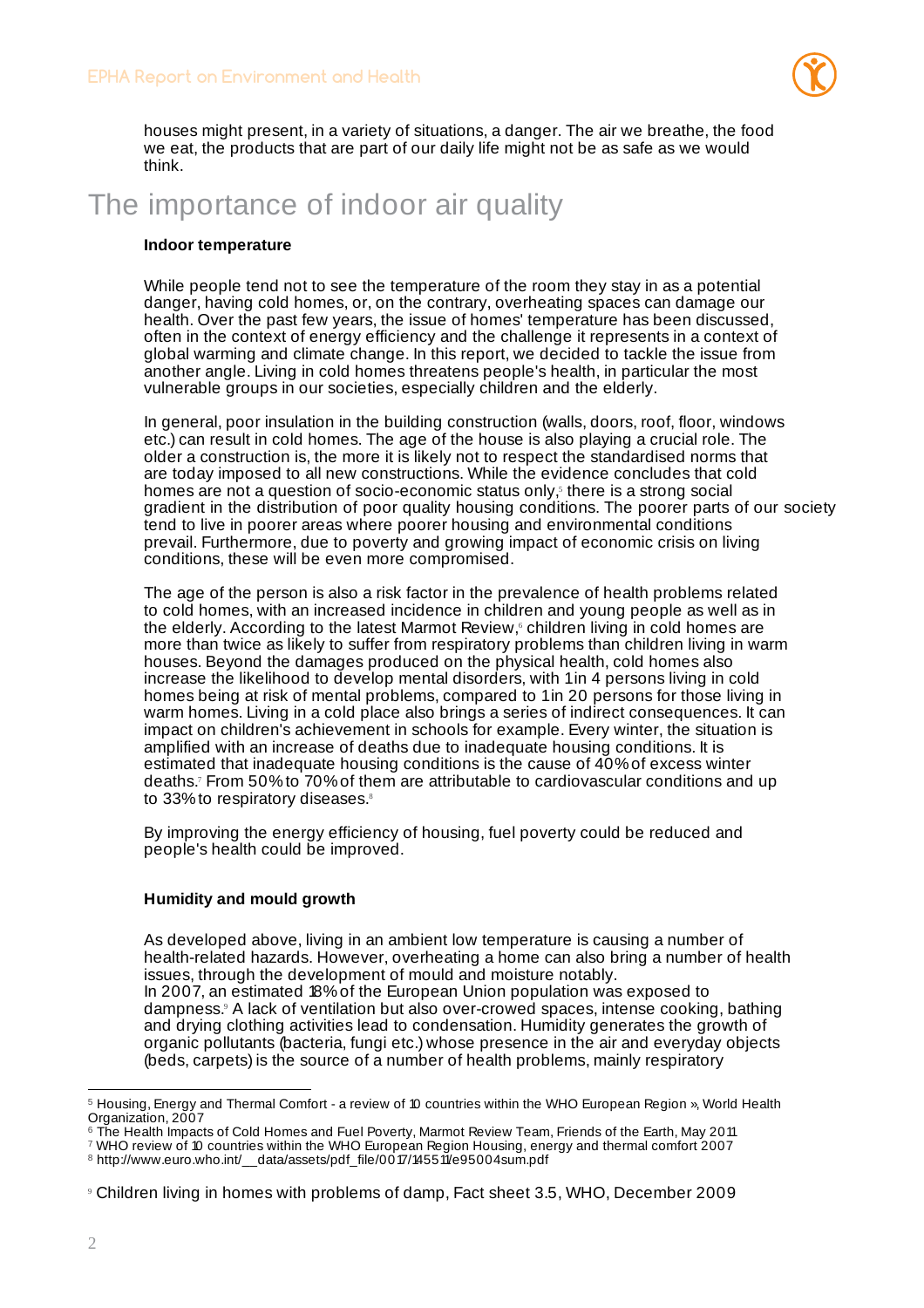

symptoms (wheeze and cough) but also respiratory infections, allergies and perturbation of the immunological systems. Exposure to indoor dampness and mould is conducive to the development of asthma and the worsening of the condition when already present. According to the World Health Organization, the risk of asthma is 50% higher for people living in damp and mould dwellings. It is also estimated that, on a yearly basis, per 100 000 children, 0.07 deaths and 50 disability adjusted life years are associated with exposure to dampness in dwellings.10 0.06 deaths and 40 DALYs per 100 000 children per year are associated with exposure to mould.<sup>11</sup> Evidence also suggests that the presence of damp and mould increases the prevalence of rare diseases such as allergic alveolitis, chronic rhinosinusitis and hypersensitivity pneumonitis.<sup>12</sup>

As mould can grow on a variety of materials, it is important to choose the ones that can prevent their development and or accumulation through the presence of water resistants. In 2009, the World Health Organization published a series of Guidelines for indoor Air Quality <sup>13</sup> aiming at preventing the growth of microbial and their impact on health. The Guidelines notably mention that "as the relations between dampness, microbial exposure and health effects cannot be quantified precisely, no quantitative health-based guideline values or thresholds can be recommended for acceptable levels of contamination with microorganisms." Therefore, it is recommended to prevent their apparition. Representing considerable environment-related diseases in children, "cleaner air to reduce asthma and respiratory diseases" is one of the four priorities of the Children's Environment and Health Action Plan for Europe (CEHAPE).

## Passive smoking and children's health

Passive smoking has a particular place when discussing the issue of indoor air quality as the health damages caused are entirely avoidable.

1 in 4 non-smokers is exposed to second-hand smoke. According to the last Eurobarometer on tobacco, $438\%$  of all EU citizens allow people to smoke in their home. Greece, Spain and Cyprus are the most permissive countries as 1 in 4 smokers allow smoking everywhere inside the house. This makes millions of children and other dependant family members that are currently living in a household where they are exposed to cigarette smoke, and many more are exposed outside of the home.

According to the Royal College of Physicians Report produced in 2010,<sup>15</sup> the most important factors governing children exposure to smoke are whether their parents and/or carers smoke and whether smoking is allowed in the home. Relative to children in non-smoking families, passive smoke exposure is around three times higher if the father smokes, over six times if the mother smokes and nearly nine times higher if both parents smoke. Moreover, children who grow up with parents and/or siblings who smoke, are 90% more likely to become smokers themselves.

Tobacco use (together with alcohol consumption, a poor diet and a lack of physical activity) is one of the four main determinants of the burden of chronic non-communicable diseases (NCDs) European societies are facing today. The health damages caused by smoking are all well known, and the data available even allow us to link the number of cigarettes smoked to the associated risk, i.e. cancer, cardiovascular diseases and chronic obstructive pulmonary diseases (the major ones being asthma, lung cancer, pneumonia and tuberculosis). Second hand smoke is estimated to cause 64 700 deaths per year in the WHO European Region.<sup>16</sup>

In addition to the burden of disease, passive smoking also represents a large financial burden due to the cost of primary care visits and asthma treatment costs notably. These

 $\overline{a}$  $\textdegree$  Environmental burden of disease associated with inadequate housing », World Health Organization, 2011

<sup>11</sup> Environmental burden of disease associated with inadequate housing », World Health Organization, 2011

 $2^{\circ}$  Children living in homes with problems of damp; Fact sheet 3.5, World Health Organization, December 2009

<sup>13</sup> Guidelines for Air Quality: Dampness and Mould », World Health Organization, 2007

<sup>14</sup> Passive smoking and children » Royal College of Physicians, 2010

<sup>15</sup> Passive smoking and children » Royal College of Physicians, 2010

<sup>16</sup> WHO Report on the environmental burden of disease associated with inadequate housing, 2011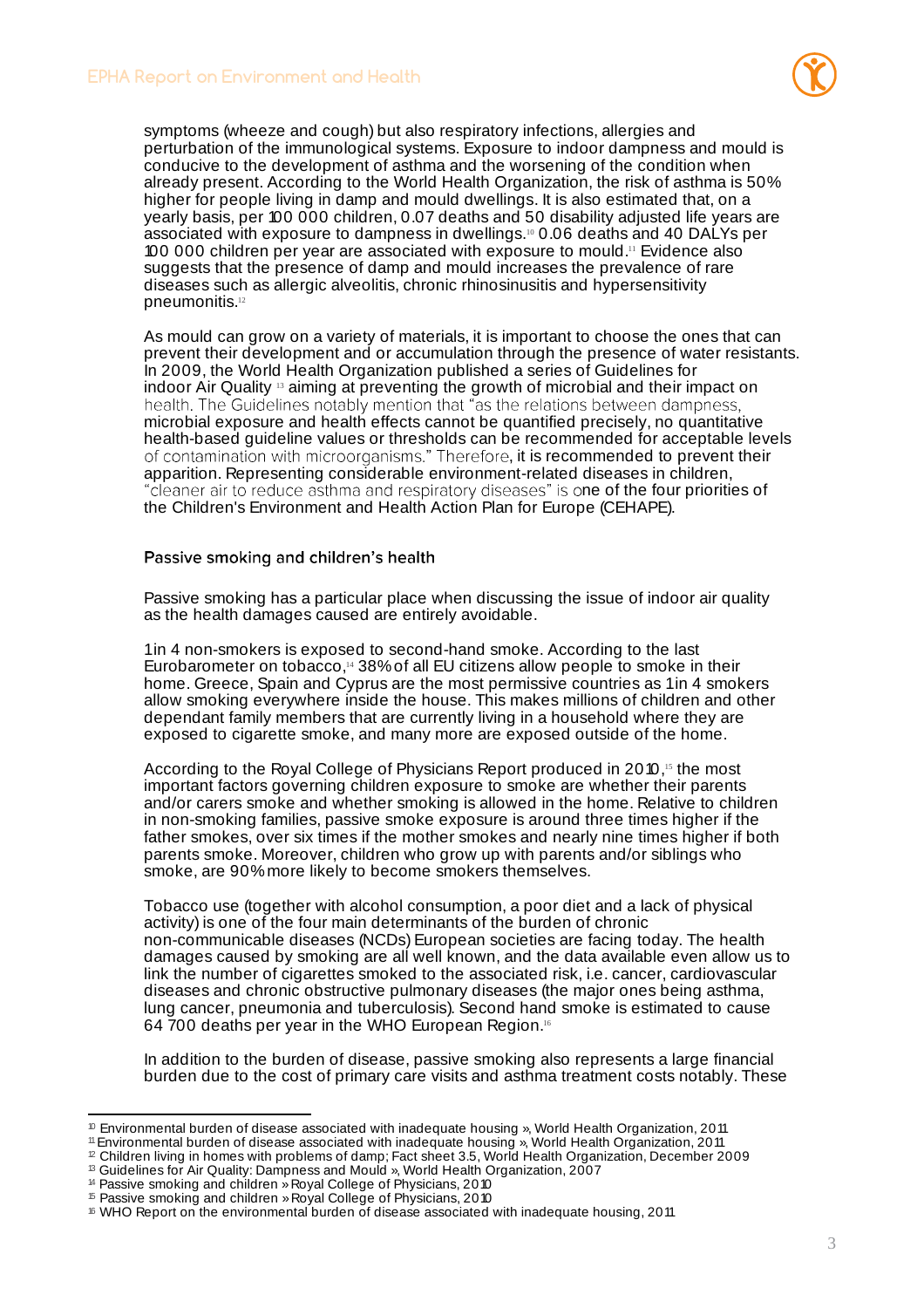

being coupled with the future treatment costs of smokers who take up smoking as a consequence of exposure to smoking by parents. Thus, it is estimated that respiratory diseases account, on their own, for a financial burden of over 100 billion euros $\frac{1}{1}$  in Europe.

The knowledge about how to control tobacco use is considerable, only actions and clear engagement from governments is missing. The revision of the Tobacco Products Directive represents a crucial opportunity to change EU policy on tobacco. The implementation of the Framework Convention on Tobacco Control<sup>18</sup> represents the other.

## Chemicals surround us

**Hazardous substances are present in roofs, walls, windows, etc.** 

As seen above, a number of health conditions can result from substances circulating openly in our houses, as a direct or indirect consequence of people's behaviours. These risks must be added to the ones that are out of our control.

The materials used when building a house can content pollutants and chemicals that threaten the life of people inhaling them, on a day to day basis. Breathing asbestos dust, being in contact with dioxin elements present in some painting materials, as well as with benzene that is used in the fabrication of plastics and resin notably, are all types of events associated with an increased prevalence of cancers, respiratory infections (asthma, chronic bronchitis), cardiovascular diseases (coronary diseases), neurological infections (when exposed to pesticides, lead), kidney diseases, etc. Exposure to lead in housing is estimated to be the cause of an average 694 980 disability adjusted life years per year, in the WHO European Region.19 One every tenth lung cancer is the direct result of the presence of radon in homes<sup>20</sup> and these effects are getting worst when the exposure happens during the early years of life. When damages of the nervous system occur during the development stage, i.e. a pregnant woman exposed to substances that she will inhale and transmit to her foetus, these damages are likely to be irreversible, hampering the baby's development.

As concluded in the World Health Organization's Report on the environmental burden of disease associated with inadequate housing, "health should be at the centre of housing policy". Building or putting at the disposal of the population healthy and sustainable housing that are accessible to all and not restricted to certain categories of the population, on the basis of their resources, should be one of the main objectives of every stakeholder involved in the building of housing.

#### **Hazardous substances are present in everyday items**

As for the air they breathe, people evolve next to everyday items that they perceive as harmless. However, some of them might contain hazardous substances that represent a potential risk to their health.

In March 2011, the European Union decided to ban the production of baby bottles containing Bisphenol A. The presence of Bisphenol A has been largely debated worldwide and the substance had already been banned in a series of countries. Some of them went a step further, by banning the use of Bisphenol A in all products used to feed infants from 0 to 3 years old, as it was the case in Denmark. Thus, a series of studies prove an association between the presence of bisphenol A and an increased likelihood to develop diseases such as cancer (notably breast cancer), diabetes and

 $\overline{a}$  $\pi$  Loddenkemper R, Gibson GJ, Sybille Y, editors. European Lung White Book, the first comprehensive survey on respiratory health in Europe, European Respiratory Society, 2003

<sup>18</sup> http://www.who.int/fctc/en/

<sup>19</sup> WHO Report on environmental burden of disease associated with inadequate housing, 2011

<sup>&</sup>lt;sup>20</sup> WHO Report on environmental burden of disease associated with inadequate housing, 2011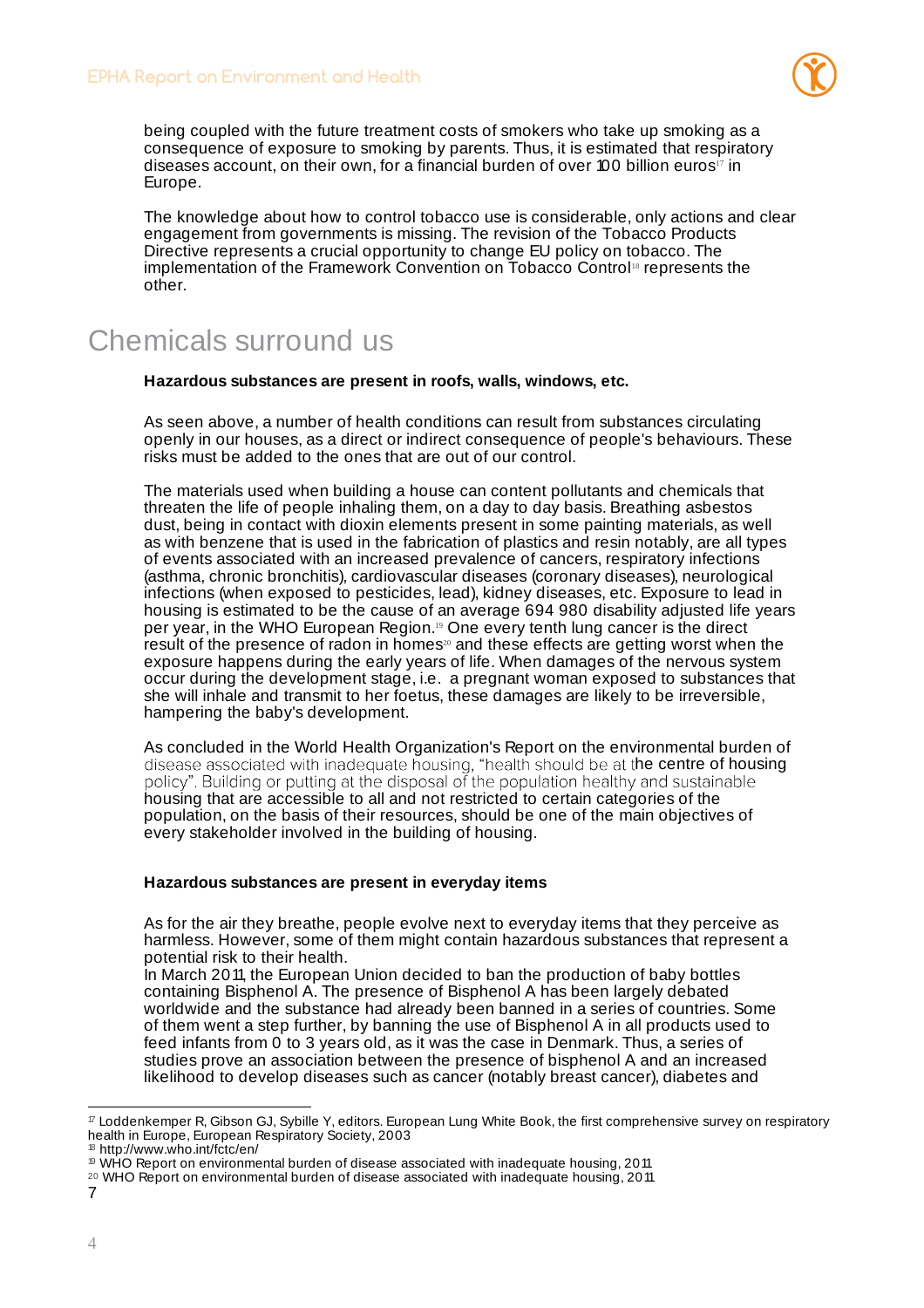

heart disease. According to the same studies, people's fertility could also be damaged. However, the more studies are published, the more debates are open. Using the precautionary principle, EU governments decided to ban the importation and sale of baby bottles containing Bisphenol A. But this substance is also present in bottles, cans and other food packaging. By consuming their content, pregnant women also ingest the substance that will be in contact with the foetus etc. In that context, some nongovernmental organizations argue that further actions are needed.

Apart from Bisphenol A, a number of other substances raise questions. Aluminium can be found in water, foods (including baby foods), in medicine and vaccines, in windows, pens, aerosols, dish tops etc. Paraben and phtalates are present in the majority of our care products, in cosmetics, ammonia in window cleaners, methanol in several fruit juices, vinegar, wine and spirits etc

The toxicity of these substances has been scientifically substantiated, as has their carcinogenicity. However, they tend to remain in everyday use.

## Unsafe housing

#### **Home injuries**

A house and how it is organised, the way certain furniture is designed, certain areas are accessible, certain items are available, can present a number of dangers, especially for our children. Home injury can take different forms: falls, drowning, burns, poisoning etc. While the right to health and a safe environment, free from injury is enshrined in United Nations Convention on the Rights of the Child, home injury is, in the WHO European Region, the leading cause of death in children aged between 5 and 19 years old. Home injuries also lead to lifelong disabilities. Of the average 10 million home injuries that take place every year in the European Union,<sup>21</sup> one million led to hospitalisation.

Falls are the main cause of injuries for children aged between 0-15 years old. When falling, a child tends to first hit their head, especially during the first years of life, which in the worst situations can cause irrevocable damage and lead to death. An average of 1500 children aged between 0-19 years old die every year from falls.22 The upper extremities (arm, shoulder and wrist) and the lower extremities (leg, knees and ankle) come next, which in some cases lead to disability adjusted life years. The evidence is clear on how such drama could be avoided. By implementing "universal safety standards on children-related items, modifying and or replacing unsafe products, using window quards and implementing multifaceted community programmes,"<sup>23</sup> an important part of these injuries could be avoided.

Drowning is the second cause of deaths amongst children with more than 5000 children and adolescents aged 19 years old and below that die from drowning every year. By "removing or covering water hazard, installing four-sided pool fencing, using personal flotation devices and instituting immediate resuscitation," $24$  the majority of these accidents could be prevented.

When mentioning home injury, burns come in our mind. Cooking activities for example, are often seen by children as a very exciting moment, full of noise and smell. It is also full of potential dangers that young children do not always foresee. Thus, burns together with scalds cause every year more than 1700 deaths in children aged from 0-19 years old. Prevention programmes have proven to produce meaningful results. By enforcing or reinforcing the installation of smoke alarms, regulate hot water and standards for cigarette lighters, many of these dramas could be avoided".<sup>25</sup> Activities that aim to raise awareness on the dangerousness of the variety of situations leading to

<sup>22</sup> In the WHO European Region

 $\overline{a}$  $^{21}$  Bonnefoy XR, Aznar, LM, Braubach M et al. Review of evidence on housing and health. Fourth Ministerial Conference on Housing and Health. Budapest, Hungary, WHO, 2004

<sup>23</sup> WHO European Report on Child Injury Prevention, 2008

<sup>24</sup> WHO European Report on Child Injury Prevention, 2008

<sup>25</sup> WHO European Report on Child Injury Prevention, 2008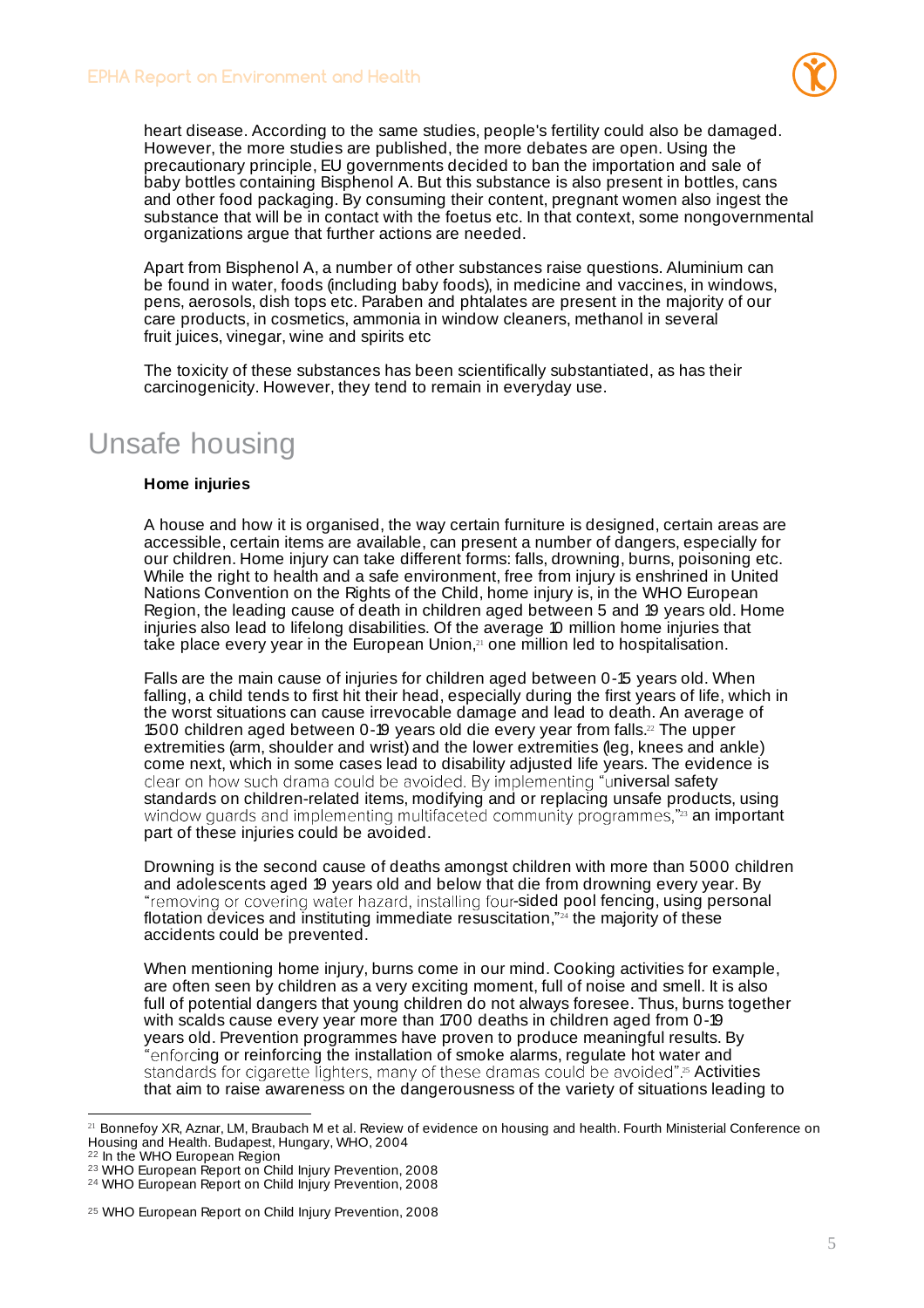

burns and scalds have also proven to be effective. A lack of attention from the child carer is often at the origin of burns. A better supervision of hot objects and or hot liquids could prevent a number of accidents.

Following the ingestion of certain medicines, plants and cleaning products, poisoning is another one of the main causes of home injury. Amongst individuals aged 19 years old and below, poisoning is the third leading cause of death with more than 3000 deaths every year. When mentioning poisoning it is important to notice that 90% of all accidents take place in low and middle-income countries (of the European Region).

There is a strong social gradient in the incidence of poisoning. As for the majority of home injuries, poisoning can be prevented, notably through the installation of "resistant closures, safe storage, the reduction in the volume of available toxic substances (including medicines), as well as through the generalisation of poison control centres and a better communication on these".<sup>26</sup>

In this Report, the European Public Health Alliance decided to focus on unintentional injuries and their consequences on health. While unintentional home injuries constitute the main causes of deaths and injuries in children, the biggest majority of them could be prevented through the implementation of established measures. However, numerous domestic accidents do not happen by coincidence but result from organised behaviours as it is the case for domestic violence. These issues go beyond the scope of this report.

## Consumer safety

A house is full of items that can represent a danger. While decoration items, toys, kitchen accessories, cars, etc. surround us every day, some of these products can be very dangerous, they can lead to injuries and in the worst-case scenario to death. Childcare articles might include small detachable parts that a baby could ingest, decoration items might not be as safe as indicated, some series of cars might contain defective items (brake, clutch pedal etc.). Thus, every year, thousands of products are seized for safety reasons.

The European Union created the CE label in order to guarantee that a product has been evaluated before being available on the market. In order to obtain the prestigious label, products should be tested for the risks they might represent in terms of health, safety and environment. Thus, it is mandatory for numerous products to be marked with the CE label. However, every year, a considerable amount of products are seized because the labels are counterfeit.

Some periods in the year require a particular attention. In times of Christmas for example, a European Union study found that 30% of Christmas lights present a direct risk of fire or electric shocks.<sup>27</sup> During these periods, decoration items tend to be more available and often more affordable. All these products represent more risks in terms of safety that justifies an increased attention.

In 2004, the European Union put into place RAPEX, the rapid alert system for dangerous products. The system covers products such as childcare articles (baby shoes, socks etc.), toys, decorative articles, body lotion but does not cover food, pharmaceutical and medical devices. (These last products being covered by other legislations) The RAPEX System publishes, on a weekly basis, a series of alerts on . <sup>28</sup> Thus, unsafe products can be detected and quickly reported on so that they can be removed from the European Union market within a short period of time.

 $\overline{a}$ <sup>26</sup> WHO European Report on Child Injury Prevention, 2008

<sup>27</sup> http://europa.eu/rapid/pressReleasesAction.do?reference=IP/09/1864&format=HTML&aged=0&language=EN& guiLanguage=en

<sup>28</sup> http://ec.europa.eu/consumers/safety/rapex/index\_en.htm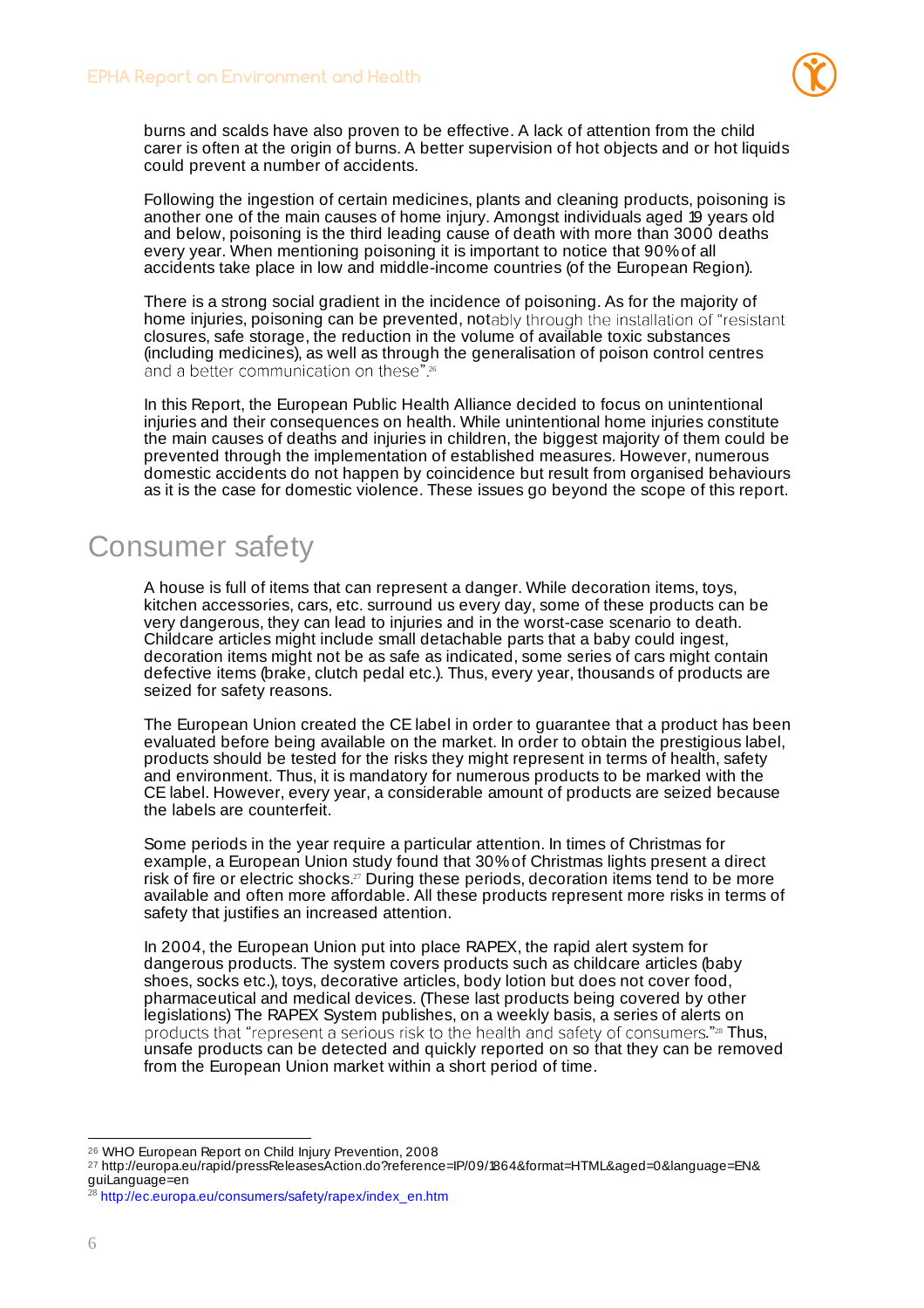

In addition to the alerts regularly published through the RAPEX System, the Commission publishes recommendations on the use and/or purchase of some of the above listed products. For example, this is the case of toys. In order to help people buying safe toys and using them safely, the European Commission released, in 2010, a series of recommendations.<sup>39</sup> According to the Commission Recommendations, people should notably "always buy toys from trustworthy shops and online outlets, they should read all warnings and instructions, choose toys suitable for the age, abilities and skill level of their children. Shoppers should not buy toys with small detachable parts for children under the age of 3 years old, follow carefully the instructions for proper toy assembly and use. When children are playing, an eye should be kept on them, as well as on the toys themselves that should be checked from time to time". Finally, EPHA would like to underline the last Recommendation, i.e "Always report a safety problem with a toy to the manufacturer or the retailer where you bought it". By reporting on every problem encountered, the proliferation of accidents and related injuries could be avoided.

## Healthy environment

The danger is not always where we look for it.

On a daily basis, people are confronted with a series of vibrant slogans selling everything but what they pretend to sell. In alcohol advertising, drinking is often portrayed as sociable and associated with social and sexual success, social desirability, relaxed time or adventure. Companies often have resorted to humour, they use attractive people, celebrity endorsements. In order to attract young people, bright colours and animal characters are also often used. All of these practices have an impact on the population that tend to think that the products they eat will deliver everything, from better sight to stronger bones, and on young people in particular, that develops more positive expectancies and attitudes towards alcohol.

Food and alcohol advertising are present in magazines, TV, cinemas, and the development of new media brought a new partner in this sphere. The evidence that marketing techniques have an impact on people's purchasing is clear. Being confronted with them all day, consumers must be provided with clear and reliable information which does not mislead them. Especially when these messages target parents of very young children - a group particularly susceptible to claims. Wanting the best for their children, young parents are particularly receptive to labelling and promotion messages.

Furthermore, people with low socio-economic status should also be protected from misleading messages as they tend to have lower health and food literacy. Therefore they can be easily influenced.

*"The marketing of foods and non-alcoholic beverages with a high* **content of fat, sugar or salt reaches children throughout the world. Efforts must be made to ensure that children everywhere are protected against the impact of such marketing and given the opportunity to**  grow and develop in an enabling food environment – one that fosters **and encourages healthy dietary choices and promotes the maintenance of healthy** 

#### Dr Ala Alwan, Assistant Director General, World Health Organization

A poor diet and alcohol consumption are two of the four main determinants of today's burden of chronic non-communicable diseases. If current trends persist, it is estimated that the global burden of non-communicable diseases will cost a total lost output of US \$47 trillion over the two coming decades.<sup>30</sup> Marketing is part of people's daily life,

 $\overline{a}$ <sup>29</sup> http://ec.europa.eu/dgs/health\_consumer/dyna/enews/enews.cfm?al\_id=1087

<sup>30</sup> The Global Economic Burden of Non-Communicable Diseases, World Economic Forum and Harvard School of Public Health, September 2011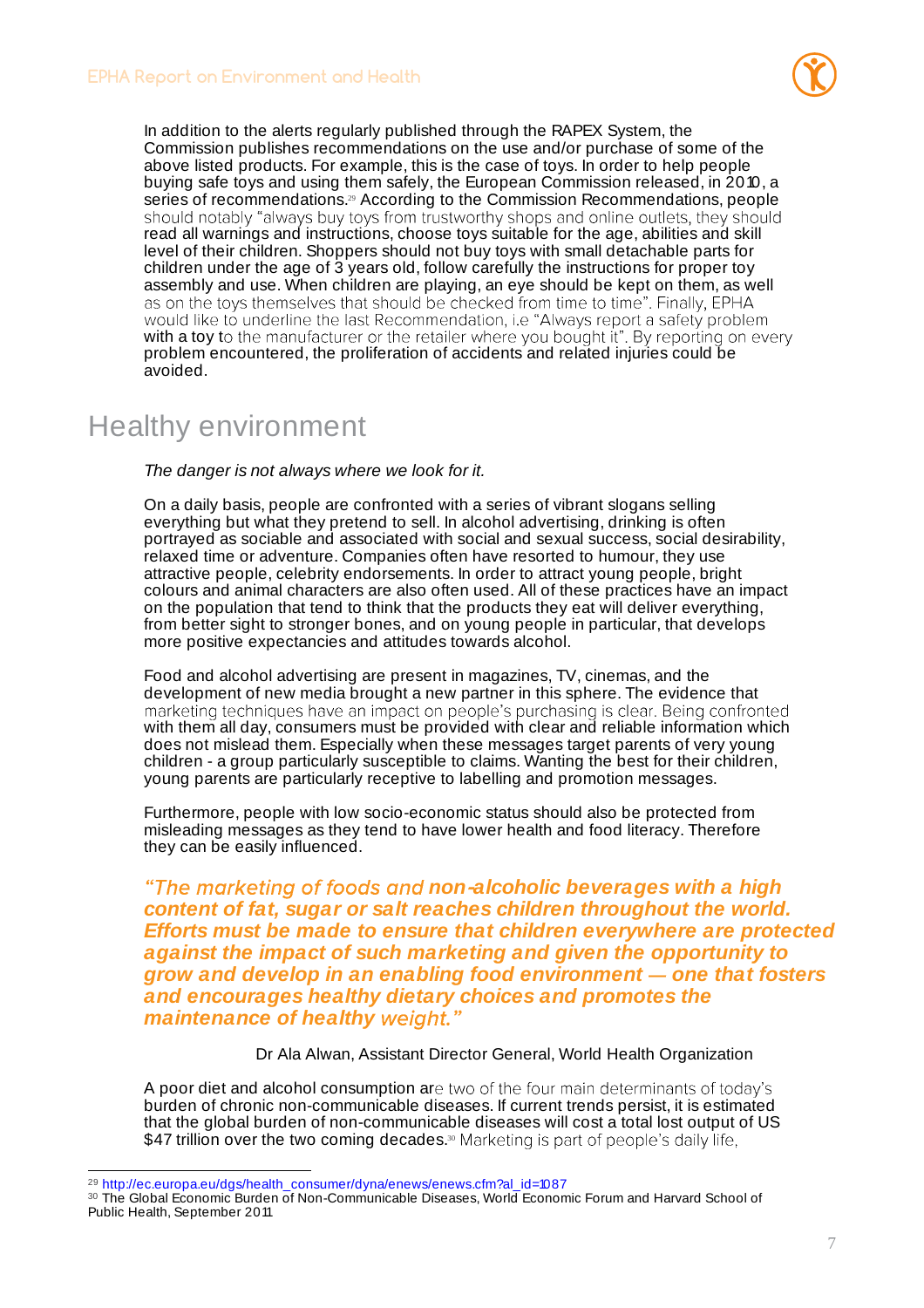

messages are surrounding them in their close environment. Knowing that they are a strong determinant of people's purchase, marketing practices should not be misleading consumers, especially vulnerable groups such as children and parents.

## Outside the home

While our homes should be the safest place to be, they actually represent a long list of potential dangers to the health of people living in them and especially to the one of children. Then, what happens when we are leaving this "not so safe" place, to face the outside, with noise and pollution, with traffic, with the rest of the world? Every day, people are leaving their places to walk, drive, take public transport to reach their school, leisure activities and work. Streets, roads, public spaces are part of our daily life. However, this environment that is surrounding us, this environment in which we evolve every day, does bring a number of potential health hazards. A number of issues can be raised from this particular relation. We will focus on the following:

## **Air pollution**

As soon as people leave their houses, they are confronted with a jungle of noise, horns, traffic and pollution and all of these elements can have a considerable impact on people's health. Thus, the World Health Organization estimates that globally, outdoor air pollution causes an average 1.4% of the total mortality rate, 0.4% of all disability adjusted life years and a total of 2% of all cardiopulmonary disease.31 The effects from outdoor air pollution include the development of cardiovascular and respiratory diseases, asthma attacks, acute bronchitis, respiratory symptoms etc. They vary greatly from one country to another. Generally, it is estimated that in cities with higher levels of pollution, the mortality rate is 15% to 20% higher than in cities with low levels of air pollution.<sup>32</sup>

In addition, a recent study<sup>33</sup> conducted by the Health and Environment Alliance and Health Care Without Harm (HCWH) Europe found that "increasing the reductions of greenhouse gas emissions to achieve a 30% reduction target would bring health benefits of up to  $\epsilon$ 30.5bn every year by 2020, as well as save up to 140,385 life years that would otherwise be lost due to premature deaths each year.

Beyond having a strong impact on the population's health, air pollution also has a considerable economic cost. According to the last European Environmental Agency (EEA) Report, the air pollution resulting from the 10 000 largest facilities in Europe costed, in 2009, up to 169 billion euros.<sup>34</sup>

In 1987, the World Health Organization published the first European Air Quality Guidelines that were updated several times since then. In 2005, the document extended its scope to be applied worldwide. According to these guidelines, 15% of deaths occurring because of exposure to air pollution could be avoided by reducing particulate matter pollution from 70 to 20 micrograms per cubic meter.

At the European Union level, standards and objectives were established for a number of pollutants. Member States should aim at developing air quality plan in accordance with the European Air Quality Standards.

 $\overline{a}$ <sup>31</sup> Environmental Burden of Disease, Series 5, Outdoor Air Pollution, WHO, 2004

<sup>32</sup> Air quality and health, Factsheet N 313, WHO, September 2011

<sup>33</sup> Health Care Without Harm and Health & Environment Alliance, 'Acting now for a better health. A 30% reduction<br>target for EU climate policy.' (2010); page 11

<sup>34</sup> Revealing the costs of air pollution from industrial cities in Europe », European Environmental Agency, 2011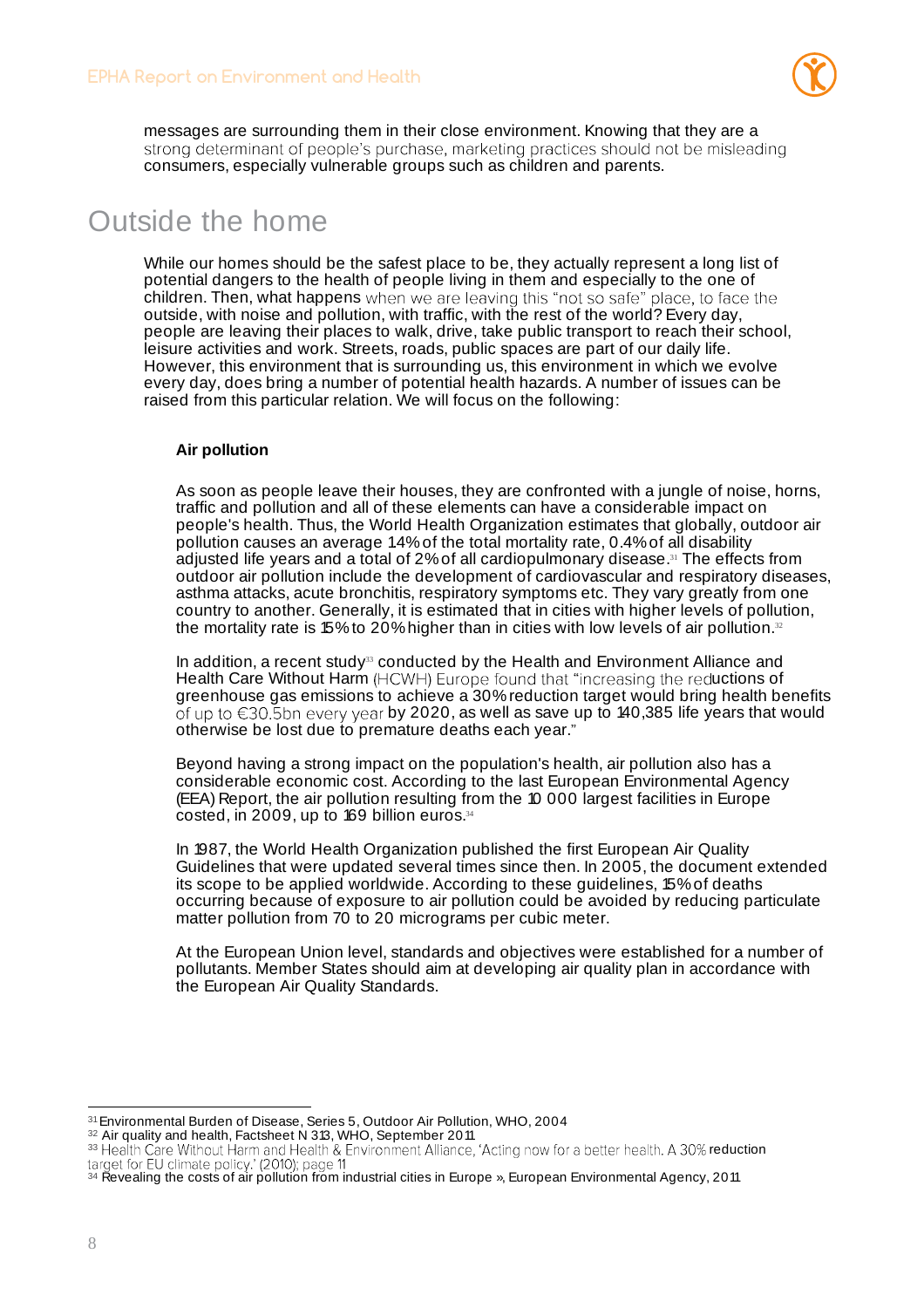

#### **Safety and attractiveness of the built environment**

Playgrounds and children's development

In Europe, patterns have led to a situation whereby one in four people suffer from obesity and one in two from overweight. In parallel, chronic non-communicable diseases, including cardiovascular diseases, diabetes type II and cancer are increasingly widespread, accounting for 86% of deaths in the World Health Organization European Region and  $77\%$  of the disease burden.<sup>35</sup> The situation becomes even more worrying when looking at these figures for children. Over the past years, childhood obesity has increased rapidly in virtually all the Member States of the European Union and in the wider Region. Countries such as Italy counts 35.9% of its population aged between 8 and 9 years old overweight.<sup>36</sup>

The main risk factors for overweight, obesity and diet-related diseases are known and largely modifiable. Poor diet and a lack of sufficient physical activity result in a situation whereby the energy intake exceeds the amount being expended in our day-to-day lives. The health benefits of practicing physical activity on a regular basis have been strongly documented. In 2011, the World Health Organization published a series of recommendations on physical activity. The WHO Global Recommendations on Physical Activity and Health state that from 5 to 18 years old, a child should be practicing at least 60 minutes of moderate to vigorous intensity physical activity within a day. Beyond this level, every physical activity will provide additional health benefits. Today, a large majority of children fail to meet this target.

Providing playgrounds to children can play a key role in children's level of physical activity. In its Recommendations, the WHO mentions that, in order to promote physical activity, "local policy makers should provide play facilities for children". Thus, providing children with clean, safe, secure and accessible playgrounds would encourage them further to go out, play, increase their level of physical activity. This would also benefit to their mental health and wellbeing and therefore improve their health. The games that are available on playgrounds offer opportunities to learn important skills such as muscle control, a better coordination of the body and a better balance. All these skills are important for children's physical, cognitive and emotional development.

Providing children with safe and secure equipment is as important as the playground itself. Play facilities that are dilapidated and outdated can be dangerous. Moreover, the quality of playgrounds clearly influences their attractiveness.

Urban organisation and physical activity are linked. Local policy makers have a role to play in improving their population's health through the offer of better opportunities to be physically active. This is an excellent example of the thorough implementation of the hensive and coherent policy making. Moreover, habits integrated at a young age last lifelong.

#### **Road safety and cycling**

"Environmental policies that impact on the mode of transport people use or that increase public space for recreational activities have the potential to increase physical 37 Physical activity is also a matter of urban organisation. The availability of green spaces, public parks, safe and secure cycling paths etc. has a clear influence on whether people

 $\overline{a}$ 

<sup>&</sup>lt;sup>35</sup> Gaining Health – The European Strategy for Prevention and Control of Non-communicable diseases, WHO, June 2006

<sup>36</sup> IASO, 2008

<sup>37</sup> WHO Global Recommendations on Physical Activity and Health, 2011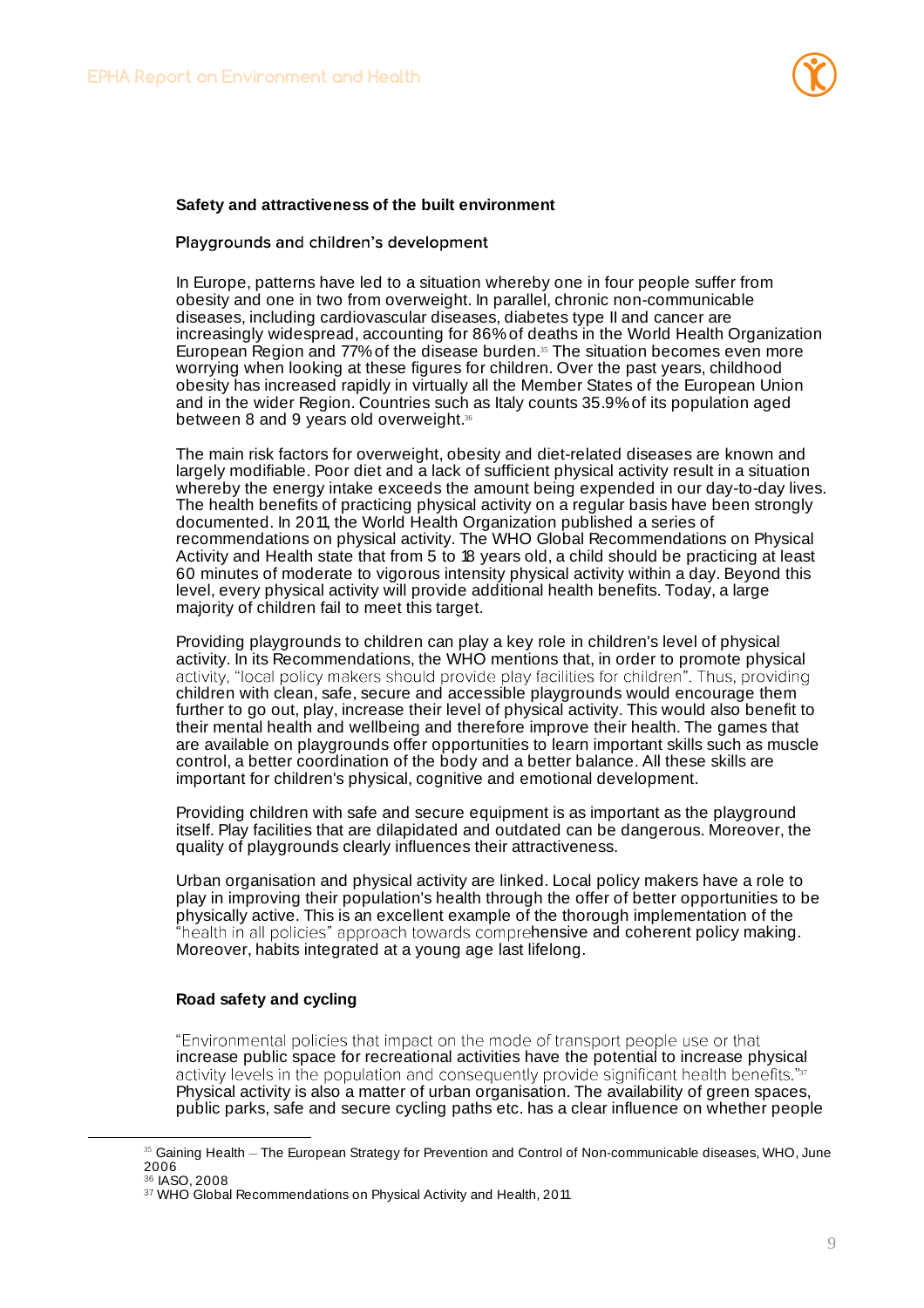

are physically active or not. Local policy makers have therefore a responsibility: when discussing urban organisation, they have to consider the need to offer to the population more opportunities to be physically active and improve their mental health through greater contact with nature.

People are often reluctant to cycle for safety reasons. They tend to view cycling as a dangerous activity. The traffic is often dense, people are stressed, in a hurry, they pay less attention to the elements that surround them. There, the lack of safe cycling paths is a clear obstacle to cycling.

The health benefits of cycling have been well substantiated. Physical activity is one of the four main determinants of health through its actions on the physical and mental health of individuals. Cycling acts on the blood pressure, on hypertension, it provides a better oxygen exchange, heart and cardiovascular conditions are improved, so are the respiratory capacities etc.<sup>38</sup> Practicing cycle is also good for people's mental health as it acts on the level of stress. Cycling benefits to the health of the cycler as well as to the environment. Therefore, it is essential to "increase the safety of cycling by encouraging the establishment of adequate infrastructure" as stated in the European Commission Communication: Towards a European Road Safety Area: policy orientations on road safety 2011-2020."

By favouring motorised transport at the expense of walking and cycling, road traffic accidents are likely to increase and with them injuries, lasting disabilities and deaths. Organising cities in a way that would allow more physical activity would benefit to all. Therefore, a new way of thinking cities is strongly needed.

Transport planning should respect people's right to a safe mobility and offer them opportunities to improve their health conditions. While people have different needs and capacities depending on their age and gender notably, regular physical activity has been shown to bring clear health benefits to all, by notably reducing the incidence of colon, breast, prostate and pancreatic cancers.<sup>39</sup>

In order to combat the current burden of chronic non-communicable diseases, actions going across sectors and areas are strongly required. Ensuring that walking, cycling, playing and other forms of physical activity are possible and accessible to all is a shared responsibility that environmental policy but also transport and urban planning policies should exercise in collaboration.

## **Conclusion**

In this report, EPHA tried to emphasise the strong relation existing between our close environment and our health. Coexisting on a daily basis, this environment should be more protective, more participative of people self-fulfilment. In reality, our close environment brings a number of dangers that, in some situations, lead to injuries and deaths of which children are the first victims.

When looking at this complex relationship, a question is coming to our mind: how much disease could be prevented through a better management of our environment? How could this happen?

In this report, EPHA developed a number of situations highlighting that cross-sectoral collaboration was a key to successful actions. Urban planning, houses building, marketing regulations, all of these policies have a clear impact on people's health. Policy makers from all sectors have a responsibility to play in today's burden of non-communicable diseases.

 $\overline{a}$  $38$  The health benefits of cycling, Bicycle Helmet Research Foundation, www.cyclehelmets.org 39 www.cyclehelmets.org